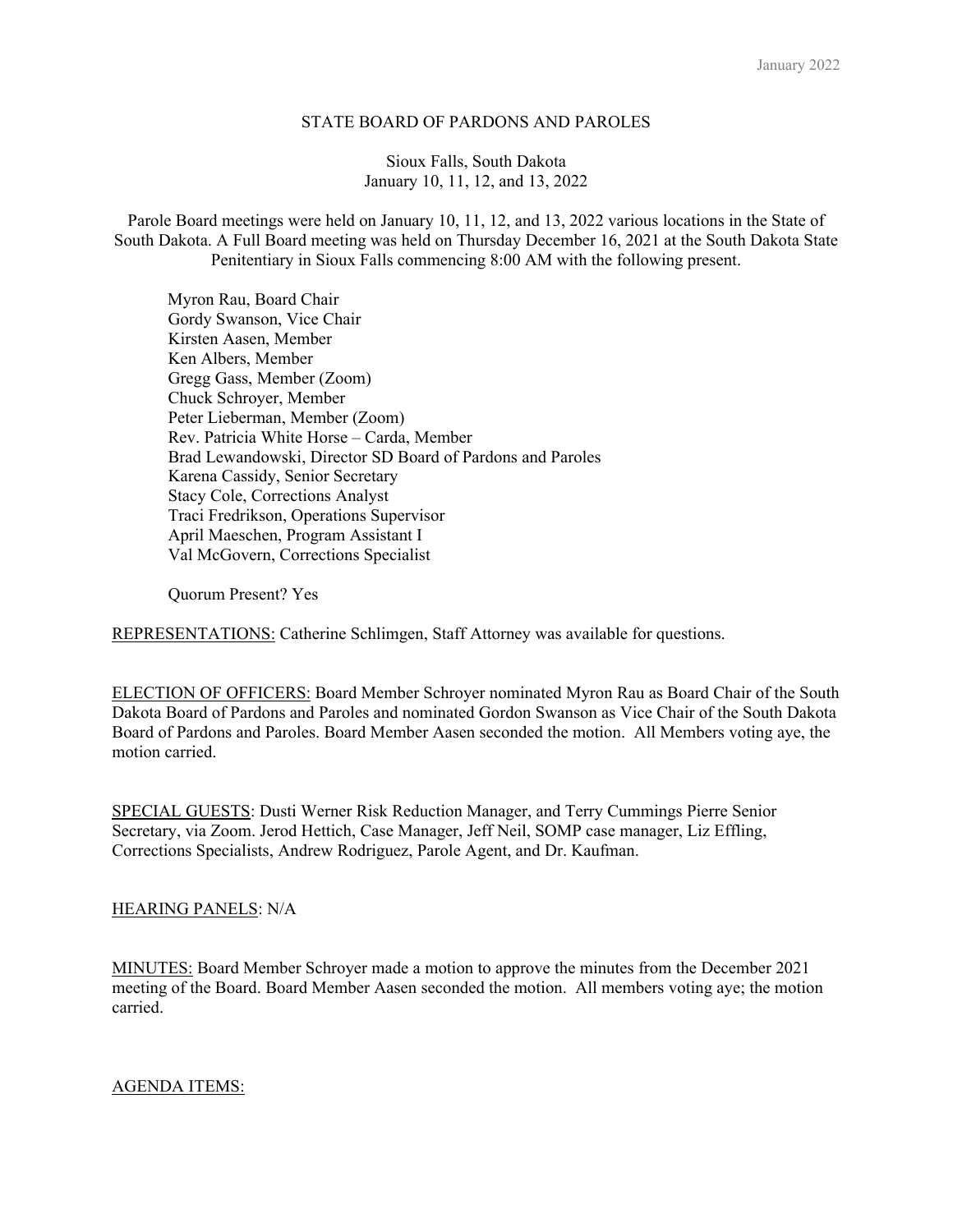## APPEARED/REVIEWED BEFORE THE FULL BOARD (EIGHT MEMBERS) IN SIOUX FALLS THURSDAY, JANUARY 13, 2022:

The following offender appeared before the full board for a Parole hearing for a case review. Board Member Aasen made a motion to continue parole with the following conditions remaining in effect. ‐ Continue in CTP -May utilize only Pre-approved routes to home and work. -Polygraph in 60 days, then a *review by board. ‐No unauthorized calls or other contact with former or current DOC staff. ‐Zero* tolerance for any violations of parole or SOMP contract. Any violation is a violation of parole. -Must be *Chaperoned while in the community excluding work and treatment.* Board Member Schroyer seconded the motion. All board members voting aye, the motion carried.

Troy Haase

The following offender appeared for a paper review by the full board for an early/partial discharge. Board Member Albers made a motion to grant final discharge. Board Member White Horse - Carda seconded the motion. All members voting aye, the motion carried.

Alex Prendez

The following offender appeared for a paper review by the full board for an early/partial discharge. Board Member Albers made a motion to grant final discharge. Board Member Aasen seconded the motion. All members voting aye, the motion carried.

Michael Martin

DIRECTOR'S REPORT: Director Lewandowski was available and updated the board on the following: Parole Board Office Board Member Ed Ligtenberg will not be seeking reappointment when his term ends in January 2022. Best wishes and thank you for your service, you will be missed!! Board Member White Horse-Carda will be resigning following January board week. Best wishes and thank you for your service, you will be missed!! Board Member Ken Albers has expressed interest in being reappointed as his term also ends in January. The board received training on due process with Catherine Schlimgen in December. Board Chair Rau and Vice-Chair Swanson, along with Stacy Cole and Traci Fredrikson, attended the Lifer's Group meeting on 12/14/21. The commutation paper review process was enhanced to include reasons for denial, board staff interviews prior to the paper review, and use of the SDMF tool during the review. The office received 13 pardon applications in November and hearings are being scheduled three months out. The governor took no clemency actions in December. There are currently three commutations and 31 pardons pending a final action from the Governor. Intern Jessica Beeck's last day was 11/23/21. This part-time internship was posted, interviews were conducted on 12/30/21, and an offer made on 01/03/22 to Breanna Kerr from USF. She will begin on 1/10/22. Congrats, Bri! The supplemental investigative summary (SIS) document used during parole hearings was updated to include the WNRA scores (Women's Risk/Need Assessment), which took the place of the LSI-R for female offenders. Board staff have taken on reviewing GTL tablet phone requests for inmates to help the institution while they deal with staffing issues. This work takes 15-20 hours a week. The board/board staff held 1,231 parole hearings, 52 commutation paper reviews, 10 commutation FB hearings, 737 disposition hearings, 293 early discharge hearings, 214 non-compliance hearings, 103 contested parole hearings, 81 pardon hearings, and issued 1,188 warrants in 2021.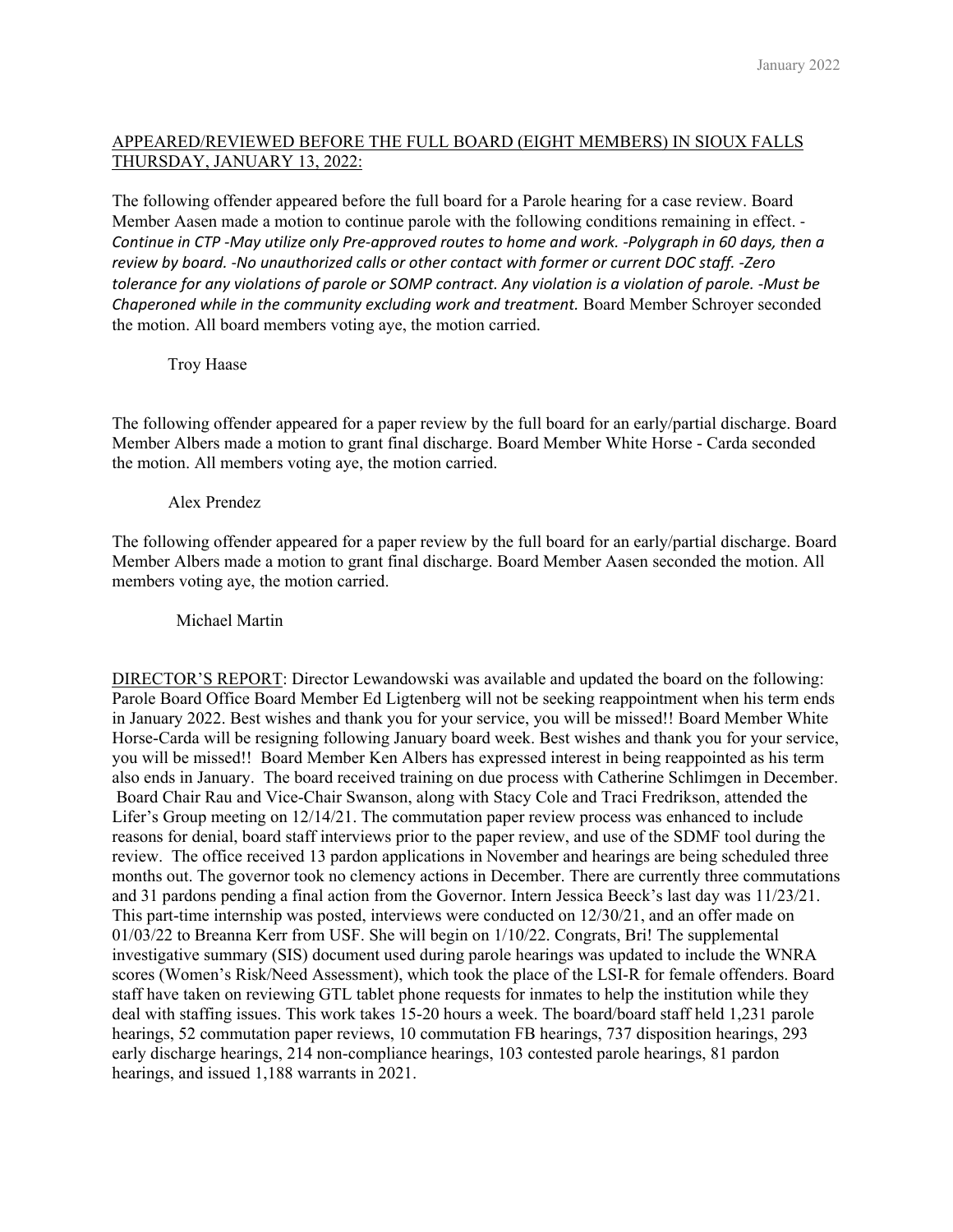DIRECTOR OF FIELD SERVICES REPORT: Kayla Stucky was available and updated the board on the following: Parole Board Office **Southeast Region Staff Update:** Agents utilized in the SE have a caseload average of 67.02. Agents utilized in the SE have a workload average of 107.84% Current staffing: No vacant positions; 6 agents in training (SF); 1 support staff in training; 1 support staff on extended leave. Chloe Sheridan started as the second SE Region secretary. Agents Drew Smith and Hector Santiago started in Sioux Falls on 12/6/21. Parole agent specialists continue conducting the Moving On class. The Southeast Region supervised 18 extended confinement cases. **Northeast Region Staff Update:**  Agents utilized in the NE Region have an average caseload of 70.4. Agents utilized in the NE have an average workload of 106.73%. Current staffing: No vacant positions; 5 agents in training (1 Watertown, 2 Pierre, 1 Mitchell, 1 Aberdeen), 1 agent on extended leave. Agent Shay Potter began in Aberdeen on 12/6/21 Agent Will Uhrig started in Pierre on 12/9/21. Juvenile Corrections Agent Thury assists with supervision of 10 cases in the Watertown office. Juvenile Corrections Agent Shawn Davis is assisting with the supervision of 14 cases in the Mitchell office. The Northeast Region supervised 14 extended confinement cases. **West Region Staff Update:** Agents utilized in the West Region have an average caseload of 66.4. Agents utilized have an average workload of 98.59%. Current staffing: Two agents in training (Rapid City) and one vacant parole agent position. A conditional offer has been accepted and with an anticipated start date of 1/24/22. Parole agent specialists continue conducting the Moving On class. The West Region supervised 19 extended confinement cases.

Break 9:01 – 9:37

LEGAL ISSUES: Catherine Schlimgen was available and provided the following updates for the board:

- Updating review dates
- Auxiliary members
- Other information

BOARD TRAINING: Modernizing Parole Statutes: Guidance from Evidence-Based Practice.

POLICY REVIEW: The following policies were reviewed, and changes approved; 8.1.A.3 – Dispositional Meetings. Board Member Albers made a motion to approve the above policies. Board Member Aasen seconded the motion. All members voting aye, the motion carried

### RECUSALLS:

N/A

DECISIONS: Board Member Schroyer made a motion to ratify and affirm all decisions: Board Member Aasen seconded the motion. All members voting aye; the motion carried.

ATTACHMENTS – DECISIONS: Please refer to the attached listing entitled Board Decisions for all parole violations, suspended sentence violations, non-compliance, discretionary parole, earned discharge, and rescission decisions made by the Board this month.